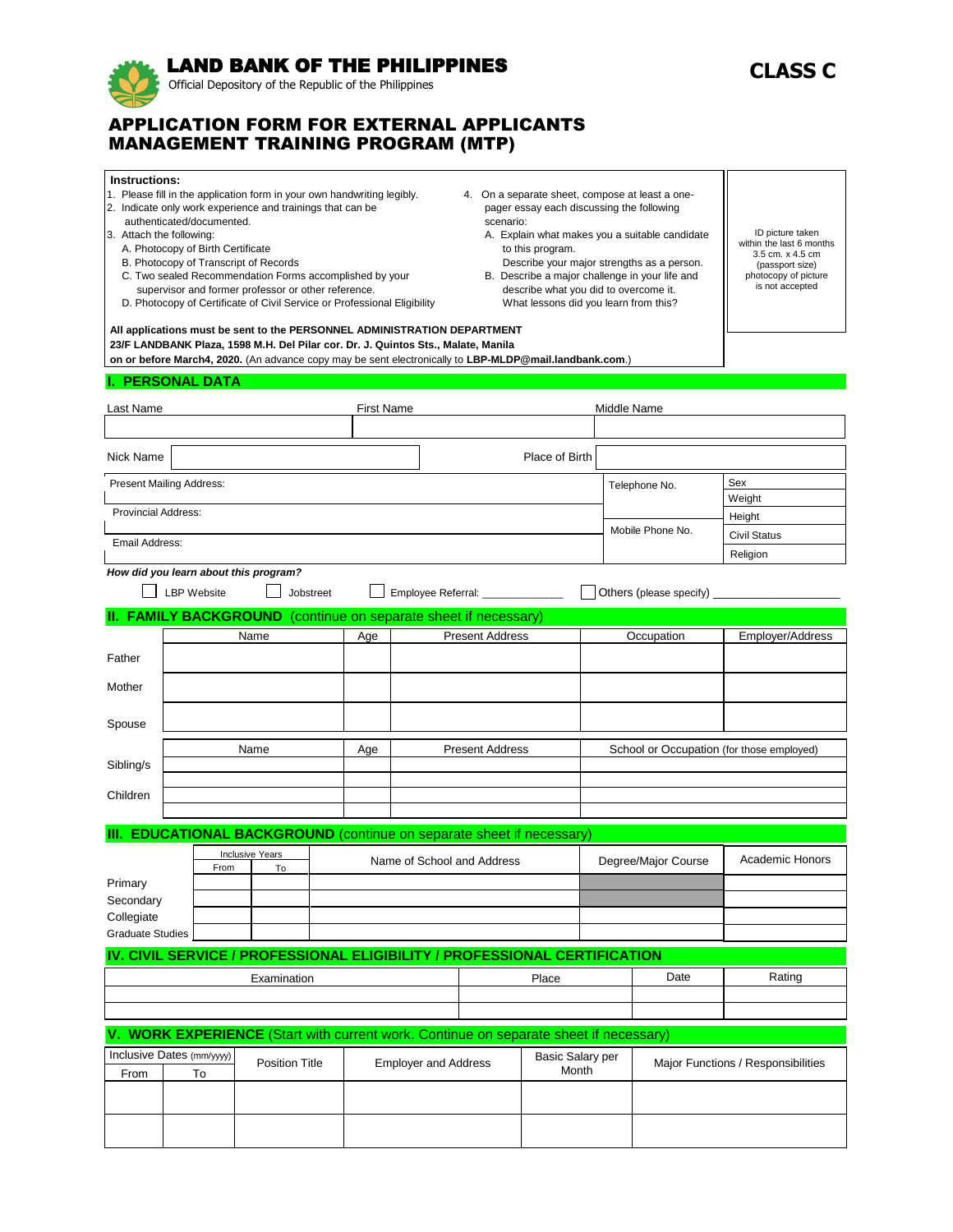# **CLASS C**

| VI. TRAINING PROGRAMS (Start with the most recent training. Use additional sheets as necessary.) |                                                               |                           |                        |  |  |  |  |
|--------------------------------------------------------------------------------------------------|---------------------------------------------------------------|---------------------------|------------------------|--|--|--|--|
| Title of Seminar/Conference/Workshop                                                             | <b>Inclusive Dates</b>                                        | <b>Number</b><br>of Hours | Conducted/Sponsored By |  |  |  |  |
|                                                                                                  |                                                               |                           |                        |  |  |  |  |
|                                                                                                  |                                                               |                           |                        |  |  |  |  |
|                                                                                                  |                                                               |                           |                        |  |  |  |  |
|                                                                                                  |                                                               |                           |                        |  |  |  |  |
|                                                                                                  |                                                               |                           |                        |  |  |  |  |
| (Use additional sheets as necessary.)                                                            | <b>VII. EXTRACURRICULAR/BUSINESS OR COMMUNITY INVOLVEMENT</b> |                           |                        |  |  |  |  |
| Position                                                                                         |                                                               | Organization / Event      | Period                 |  |  |  |  |
|                                                                                                  |                                                               |                           |                        |  |  |  |  |
|                                                                                                  |                                                               |                           |                        |  |  |  |  |
|                                                                                                  |                                                               |                           |                        |  |  |  |  |
|                                                                                                  |                                                               |                           |                        |  |  |  |  |

### **VIII. CHARACTER REFERENCES**

(not related within the 3rd degree of relationship by consanguinity or affinity to applicant)

| Name | <b>Address and Contact Number</b> | $\lambda$ |
|------|-----------------------------------|-----------|
|      |                                   |           |
|      |                                   |           |
|      |                                   |           |

#### **IX. OTHER INFORMATION**

**SPECIAL TECHNICAL SKILLS:**

**SPORTS, HOBBIES AND INTERESTS:**

**Are you willing to accept provincial assignments? Have you ever been a respondent in any administrative case**

|  | $\overline{\phantom{0}}$ |  |
|--|--------------------------|--|
|--|--------------------------|--|

**public or private sector?**  $\vert$  Yes  $\vert$  No

**or accused of any criminal case?**

Yes No Yes No

If yes, give details (as to provincial area) If yes, please give details (as to decision, penalty imposed and date)

**Are you related to any official or employee in LANDBANK:** a.) within the third degree of consanguinity (i.e. parent,

 offspring, sibling, nephew/niece, uncle/aunt, grandparent, grandchild? | Yes | No

**the following modes: resignation, retirement, dropped dropped from the rolls, dismissal, termination, end of** 

If yes, give details

b.) within the second degree of affinity (i.e. mother-in-law/father-in-law, son-in-law/daughter-in-law, brother-in-law/sister-in-law?  $\Box$  Yes  $\Box$  No

If yes, give name/s of relative/s and relationship/s If yes, give name/s of relative/s and relationship/s

**Have you been separated from service through any of Do you have any physical disability or previous sickness?**

No If yes, please provide specific details

**term, finished contract, AWOL or phase out, in the** below or in a separate sheet:

#### **APPLICANT UNDERTAKING AND WAIVER**

\_\_\_\_\_\_\_\_\_\_\_\_\_\_\_\_\_\_\_\_\_\_\_\_\_\_\_\_\_\_\_\_\_\_\_\_\_\_\_\_\_\_\_\_\_ \_\_\_\_\_\_\_\_\_\_\_\_\_\_\_\_\_\_\_\_\_\_\_\_\_\_\_\_\_\_\_\_\_\_\_\_\_\_\_\_\_\_\_\_\_\_\_\_\_\_\_\_\_\_

I certify that all information contained herein are true and correct. I fully understand and accept the conditions/stipulations of the program as stated in the MTP Guidelines, as amended. I understand that this application form does not constitute automatic acceptance to the program.

hereby knowingly, voluntarily and fully give my consent to the collection, recording, organization, modification, retrieval, use, consolidation, and such other processing that may be made by the appropriate authorities of the Bank of my personal information, including but not limited to my personal background, educational and professional history, medical findings, performance ratings, administrative and audit report and all other information that may be relevant to the determination of my physical, mental and psychological fitness to be granted with and to undertake a particular task or activity inherent or necessary to the nature of the Bank's Management Training Program.

I authorize the Bank to verify/validate these information. Any false information given by me may be considered material misrepresentation and will be a ground for the Bank to terminate my participation in the program in case I am accepted.

Witness my signature this \_\_\_\_\_\_\_day of \_\_\_\_\_\_\_\_\_\_\_\_\_\_\_\_\_\_\_\_\_\_ 20\_\_\_\_ in \_\_\_\_\_\_\_\_\_\_\_\_\_\_\_\_\_\_\_.

\_\_\_\_\_\_\_\_\_\_\_\_\_\_\_\_\_\_\_\_\_\_\_\_\_\_\_\_\_\_\_\_\_\_\_\_\_\_ Applicant's Signature Over Printed Name